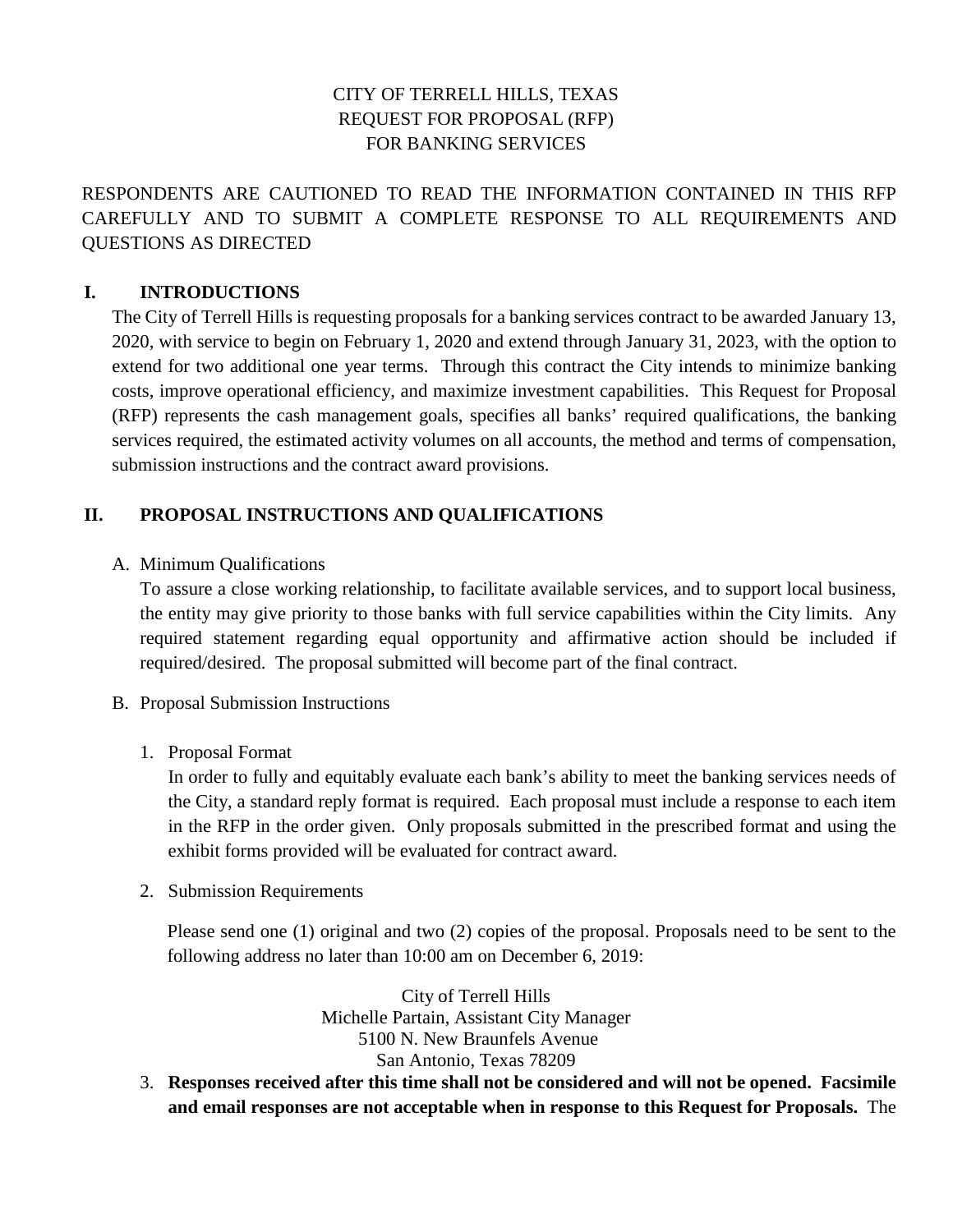outside of the envelope should be marked: "PROPOSAL FOR BANKING SERVICES.RFP Questions

Questions regarding the RFP or the service requested will be accepted in written form at the address below on or before **2:00 pm November 22, 2019**. Responses to all material questions submitted will be communicated to each prospective bidder.

> City of Terrell Hills Michelle Partain, Assistant City Manager 5100 N. New Braunfels Avenue San Antonio, Texas 78209

4. Request for Proposal Amendments

Modifications or additions may be made as a result of questions submitted. Written notification of any such change will be made in writing to all know bidders.

5. Selection Criteria

The City Manager will evaluate the merit of the proposals submitted. The sole objective of this evaluation will be to determine the financial institution whose proposal is most responsive to the City's bank depository needs. Evaluation of proposals will be made on the basis of the following objectives:

| Time deposit interest rates         | 20% |
|-------------------------------------|-----|
| <b>Cost of Service</b>              | 40% |
| Service availability                | 20% |
| Safety and creditworthiness of bank | 20% |

6. Award of Bid and Service Initiation

The contract is to be awarded by City Council at its meeting on January 13, 2020.

**7. Right to Reject. The City reserves the right to reject any or all proposals and to waive irregularities contained therein and to accept any proposals deemed most advantageous to the City.**

# **III. REQUIRED FINANCIAL INSTITUTION INFORMATION**

All banks must provide, as part of the proposal:

-Audited financial statement for the most fiscal year,

- -Ratings on outstanding debt,
- Three local government or school district references for banking services-a copy of the current call report,
- -A statement regarding any recent or foreseen merger or acquisition; and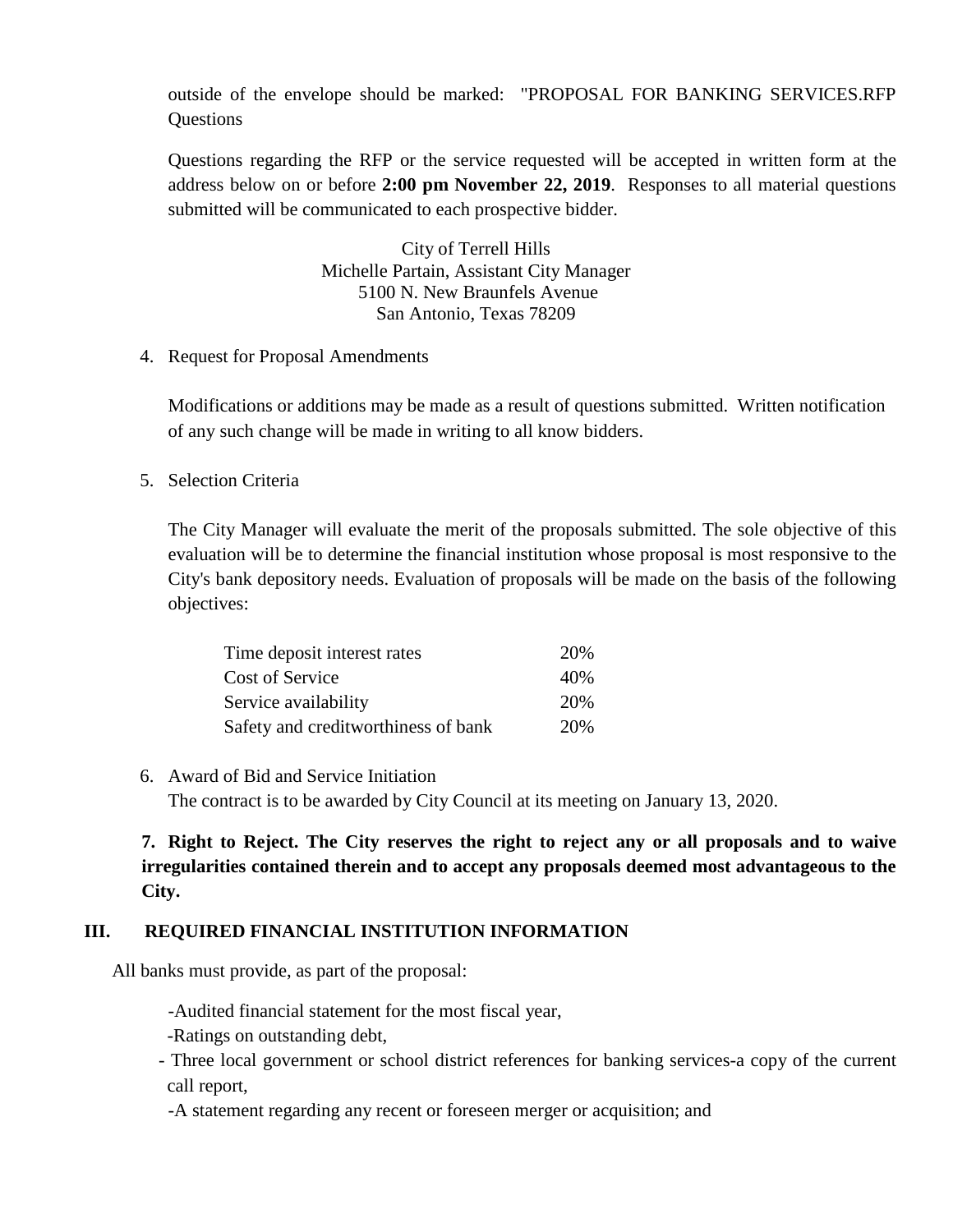-Any agreements that require City approval.

## **IV. REQUIRED BANKING SERVICES**

This section lists all the services to be provided by the bank under this agreement. Attachment A lists each of these services. The bank should use this Attachment to provide the specific price for each service

Consolidated Account Structure

The bank is to provide a master consolidation account and zero balance accounts from which daily balance and detail reporting is available. The City's current account structure contains the following accounts:

> General Fund General Fund -- Payroll Money Fund Capital Projects Fund Police Asset Forfeiture Fund

A. Wire Transfer Services

The City currently generates approximately five incoming and one outgoing wires each month. A standard wire transfer agreement will be executed with the bank. This proposal should include a copy of your standard transfer procedures and wire transfer agreement. The city requires adequate security provisions and procedures. If the wire transfer requests are available on line, full information should be submitted detailing the use.

B. Automated Daily Balance Reporting

The City requires an automated PC-based reporting system for access to the closing ledger and available balances. Stipulate the time at which the access is available and describe the system to be used. Reporting should include balance and detail reporting. Sample of the reports are to be included in the proposal.

C. Sweep Account Provisions

If the City chooses, the bank will be responsible for automatically sweeping the balances in all accounts daily to an investment option (money market fund, repo, etc.). Describe the sweep options and, if a money market fund is used, provide a prospectus. The accounts will be swept to the compensating balance.

D. Investment of Idle Funds and Safekeeping of City Securities

All certificates of deposit bought by the City will be bought on a competitive basis. The City has no obligation to invest its funds with or through the bank. If the bank is proposing overnight repurchase agreements, an executed Master Repurchase Agreement is required. In order to fulfill GASB III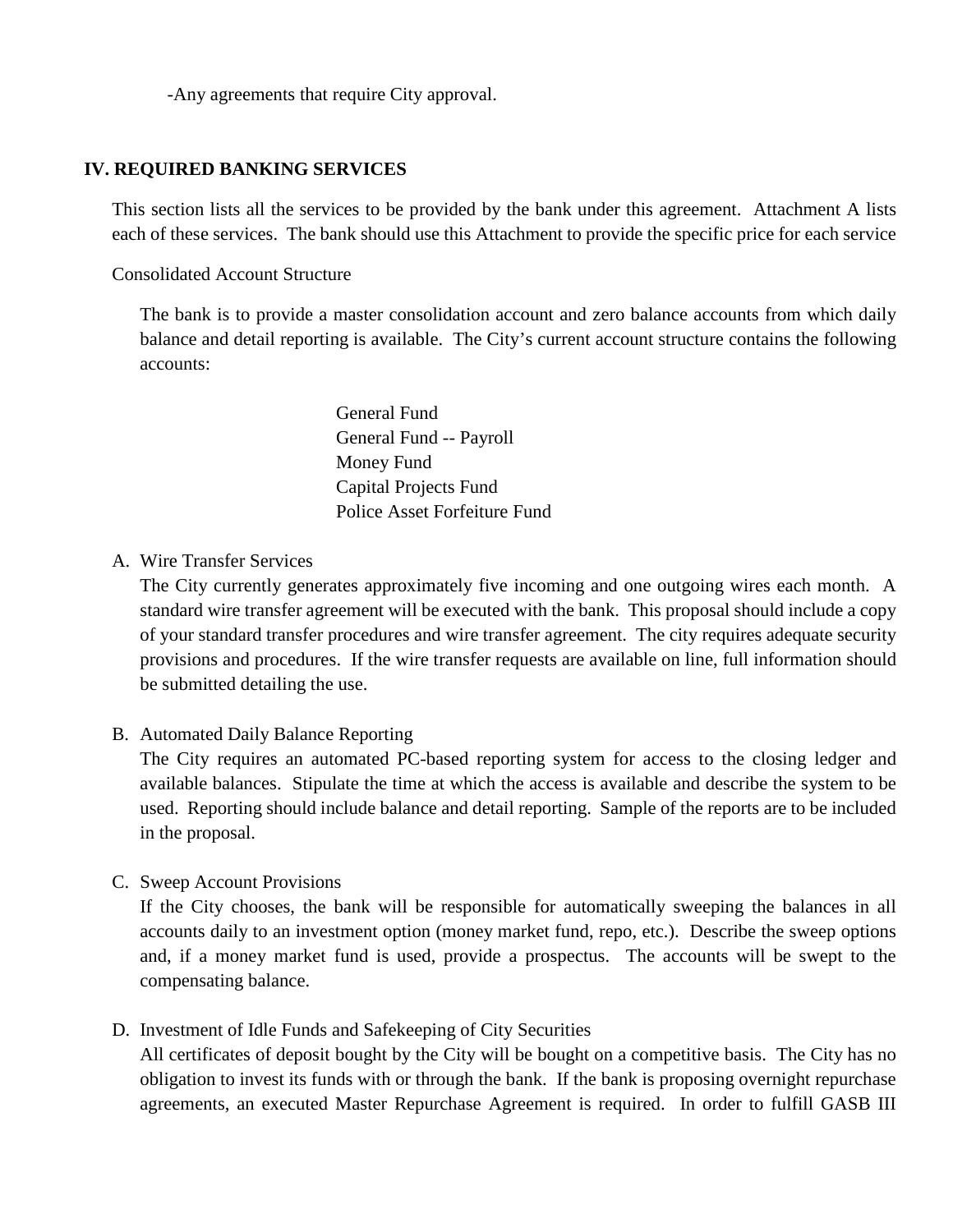requirements for reporting, if a repurchase agreement is executed with bank itself, the collateral must be held in the trust department of the bank in a separate account.

E. Standard Disbursing Services

Standard disbursing services for all accounts are required to include the payment of all checks upon presentation.

F. Standard Deposit Services

The bank must guarantee immediate credit on all incoming wire transfer and U.S. Treasury checks upon receipt and all other checks based on the bank's published availability schedule. The Bank should specify in their proposal their deposit requirements and commercial and retail deposit locations, including night deposits services and procedures.

### G. Reporting and Account Analysis

Monthly account analysis reports must be provided by the bank on a timely basis for each account and on a total account basis. A sample account analysis format must be provided as part of the proposal. Samples of monthly statements should also be provided. The monthly statements are to be received within ten business days of the next month.

### H. Account Executive

An account executive must be assigned to the account to coordinate the account services and expedite the solution of any problem. A trained ad competent backup for the account executive, familiar with the account, should be assigned in the proposal. Stipulate the name and a brief biography of the account executive to be assigned to the City's account.

#### I. Direct Deposit

Describe the requirements and deadlines for computer tap for ACH transactions. The proposal should indicate when funds will be available in participating banks.

# J. Daylight Overdraft Provisions

Every effort will be made to eliminate daylight overdraft situations on the account. However, in case this situation does arise, the proposal should include any and all bank policies regarding daylight overdrafts charges or handling procedures.

#### K. Stop Payments

The proposal must include a statement on the proposed stop payment process on an automated or manual basis.

#### L. Collateralization of Deposits

The bank must agree to obtain and maintain acceptable collateral sufficient to cover all anticipated time and demand deposits, above the FDIC insured limit of \$ 250,000. Securities used to pledge against time and demand deposits must be held in an independent third-party safekeeping institution outside the bank's holding company. The bank will execute a tri-party safekeeping agreement with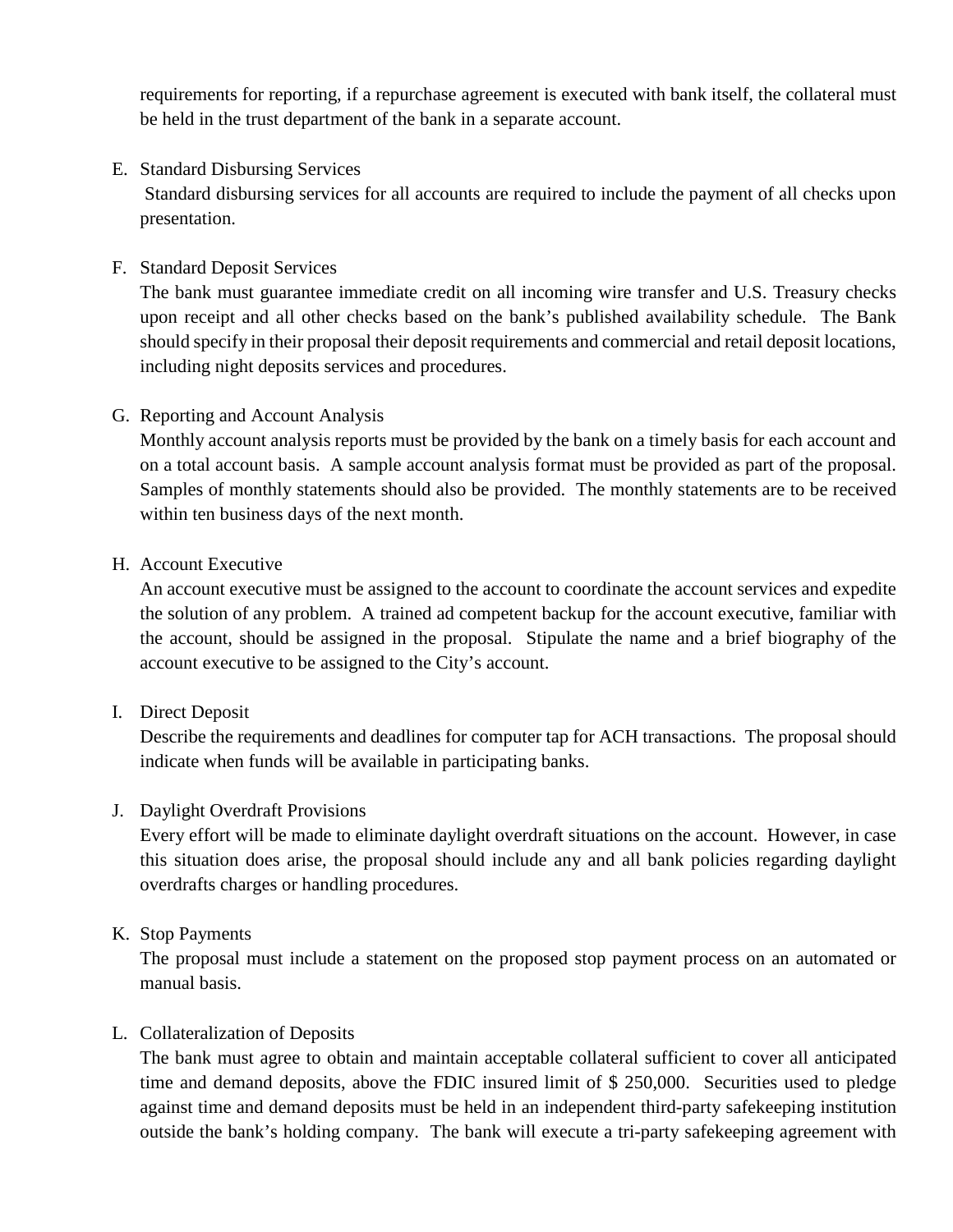the City and the Safekeeping bank for safekeeping of these securities. Collateral will be maintained at a minimum of 102% and marked to market at least once a month. Control will be shared jointly between the bank and the entity. Substitution will be approved by the City and not unduly withheld. Substitutions of collateral will be requested in writing and new collateral will be received before the existing collateral is released. The proposal will name the safekeeping bank for collateral.

M. Additional Services

If new services become available and are provided during the period of this contract, they will be charged at the bank's then published rate.

### O. Errors

Depository errors resulting in lower City balances or reduced earnings shall be corrected by the Depository to the satisfaction of the City. The Depository and the City shall mutually agree upon the method of reimbursement or correction.

### N. Returned Checks

All checks deposited by the City that do not clear the first time shall be submitted a second time before returning the item to the City. A returned check that does not clear on the second attempt shall be returned to the City within two (2) business days.

### **V. OTHER SERVICES**

The City is interested in obtaining service and cost information on additional services for possible use during the contract period. These services are not required but will be evaluated in terms of availability, feasibility, service levels, service providers and cost. The City will make its determination after receipt of proposals as to either a service will be used. If the service is accepted later in the contract period the services and charges stipulated in the proposal will be applied.

#### **VI. BANK COMPENSATION**

Any net settlement on compensating balances will be made annually. If fees are chosen as the payment methodology, fees will be paid monthly after receipt of the account analysis. Services for which a bidder intends to charge a fee must have all applicable fees indicated on a submitted fee schedule. Any service that does not have a fee indicated on the submitted fee schedule will be considered to be free of any and all charges in the Banking Services Contract.

# **ATTACHMENT A - BANKING SERVICES CHARGES**

*Any and all anticipated service charges must be shown on this form to be applicable under the agreement. Add additional lines as required*

| <b>Service Unit</b>        | <b>Unit Charge</b> | <b>Cost of Service</b> |
|----------------------------|--------------------|------------------------|
| <b>Account Maintenance</b> | Per month          |                        |
| Daily Balance Reporting    | Per month          |                        |